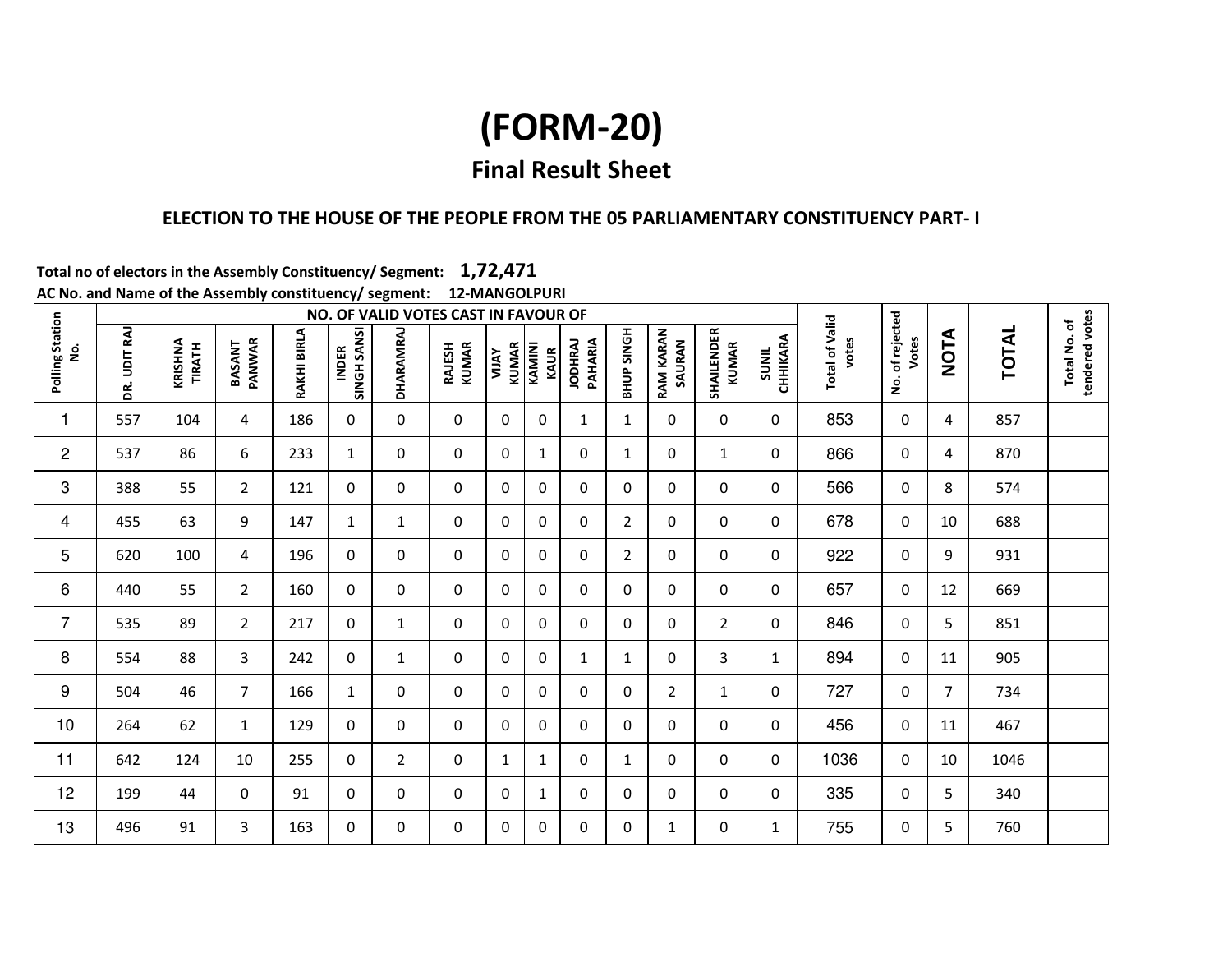| 14 | 472 | 91  | 7 <sup>1</sup> | 165 | $\mathbf{1}$   | 1              | 0            | 0            | 1              | $\Omega$       | 0              | $\mathbf 0$  | 0            | $\Omega$       | 738 | $\mathbf{0}$ | 9              | 747 |  |
|----|-----|-----|----------------|-----|----------------|----------------|--------------|--------------|----------------|----------------|----------------|--------------|--------------|----------------|-----|--------------|----------------|-----|--|
| 15 | 560 | 66  | 4              | 163 | $\mathbf 0$    | $\mathbf 0$    | 0            | $\mathbf{1}$ | 0              | 0              | 0              | $\mathbf{1}$ | 0            | 0              | 795 | $\mathbf{0}$ | 6              | 801 |  |
| 16 | 431 | 58  | 6              | 142 | $\mathbf 0$    | $\mathbf{1}$   | $\mathbf{1}$ | $\Omega$     | 1              | $\Omega$       | 0              | $\Omega$     | 0            | 0              | 640 | 0            | 4              | 644 |  |
| 17 | 361 | 82  | 5              | 149 | $\Omega$       | $\mathbf{1}$   | $\Omega$     | $\Omega$     | $\Omega$       | $\Omega$       | $\Omega$       | $\mathbf{0}$ | $\mathbf{1}$ | $\Omega$       | 599 | $\Omega$     | 2              | 601 |  |
| 18 | 484 | 90  | $\overline{3}$ | 217 | $\mathbf 0$    | $\mathbf{1}$   | $\mathbf{1}$ | 0            | 0              | 0              | $\mathbf{1}$   | $\pmb{0}$    | 0            | $\mathbf{1}$   | 798 | 0            | $\overline{7}$ | 805 |  |
| 19 | 525 | 95  | 10             | 189 | $\mathbf{1}$   | $\mathbf{1}$   | $\mathbf{1}$ | 0            | 0              | 0              | 0              | $\mathbf{1}$ | $\mathbf{1}$ | $\mathbf{1}$   | 825 | $\mathbf 0$  | 6              | 831 |  |
| 20 | 463 | 118 | 8              | 340 | $\mathbf 0$    | $\mathbf{1}$   | $\mathbf{1}$ | $\Omega$     | 0              | $\overline{2}$ | $\overline{2}$ | $\mathbf 0$  | 3            | 0              | 938 | 0            | $\overline{7}$ | 945 |  |
| 21 | 530 | 88  | 10             | 196 | $\mathbf{1}$   | $\mathbf{0}$   | 0            | $\mathbf{1}$ | $\mathbf 0$    | 0              | 0              | $\mathbf{1}$ | 0            | $\Omega$       | 827 | $\Omega$     | 3              | 830 |  |
| 22 | 391 | 72  | $\mathbf{3}$   | 165 | $\mathbf 0$    | $\mathbf 0$    | 0            | 0            | 0              | 0              | 0              | $\mathbf 0$  | 0            | 0              | 631 | $\mathbf 0$  | 4              | 635 |  |
| 23 | 391 | 89  | $\mathbf 0$    | 129 | 0              | $\mathbf 0$    | 0            | 0            | 0              | $\mathbf{0}$   | 0              | 0            | 0            | 0              | 609 | 0            | $\overline{7}$ | 616 |  |
| 24 | 486 | 63  | 5              | 214 | $\Omega$       | $\mathbf{0}$   | $\mathbf{1}$ | $\Omega$     | $\Omega$       | $\Omega$       | $\Omega$       | $\Omega$     | $\Omega$     | $\Omega$       | 769 | $\Omega$     | 5              | 774 |  |
| 25 | 509 | 49  | 5              | 155 | 0              | 0              | 0            | 0            | 0              | 0              | 0              | $\pmb{0}$    | $\mathbf{1}$ | 0              | 719 | $\pmb{0}$    | 16             | 735 |  |
| 26 | 475 | 64  | 12             | 169 | $\mathbf{1}$   | $\mathbf{1}$   | $\mathbf 0$  | 0            | $\mathbf 0$    | 0              | 0              | $\mathbf 0$  | 0            | 0              | 722 | $\mathbf 0$  | 6              | 728 |  |
| 27 | 556 | 94  | $\overline{3}$ | 262 | $\mathbf 0$    | $\mathbf{1}$   | 0            | $\Omega$     | 0              | $\mathbf{1}$   | 0              | $\mathbf 0$  | 0            | 0              | 917 | $\Omega$     | 7              | 924 |  |
| 28 | 447 | 94  | $\overline{2}$ | 180 | $\mathbf{1}$   | $\mathbf 0$    | 0            | $\mathbf{1}$ | 1              | $\Omega$       | 0              | $\mathbf 0$  | $\mathbf{1}$ | 0              | 727 | $\mathbf 0$  | 4              | 731 |  |
| 29 | 294 | 40  | $\mathbf{1}$   | 161 | $\mathbf{1}$   | $\mathbf 0$    | 0            | 0            | 0              | 0              | 0              | $\mathbf{1}$ | 0            | 0              | 498 | 0            | 4              | 502 |  |
| 30 | 465 | 79  | 5              | 180 | $\mathbf{1}$   | $\overline{2}$ | 0            | 0            | $\overline{2}$ | 0              | $\mathbf{1}$   | $\mathbf 0$  | $\mathbf{1}$ | $\Omega$       | 736 | $\Omega$     | 6              | 742 |  |
| 31 | 471 | 83  | $2^{\circ}$    | 203 | $\Omega$       | $\mathbf{1}$   | $\Omega$     | $\Omega$     | 1              | $\Omega$       | 0              | $\pmb{0}$    | $\mathbf{1}$ | $\mathbf{1}$   | 763 | $\Omega$     | 1              | 764 |  |
| 32 | 267 | 47  | 3              | 123 | 0              | $\mathbf 0$    | 0            | 0            | 0              | 0              | 0              | 0            | 0            | $\mathbf{1}$   | 441 | $\mathbf 0$  | 4              | 445 |  |
| 33 | 661 | 98  | 5              | 201 | 0              | $\mathbf{1}$   | 0            | 0            | 0              | 0              | 0              | 0            | 0            | 0              | 966 | 0            | 11             | 977 |  |
| 34 | 83  | 175 | 14             | 317 | $\overline{7}$ | $\overline{3}$ | $\mathbf{1}$ | $\mathbf{1}$ | $\overline{2}$ | 3              | $\overline{2}$ | 4            | 5            | 4              | 621 | $\mathbf 0$  | 4              | 625 |  |
| 35 | 76  | 147 | 6              | 262 | 4              | $\mathbf{1}$   | 0            | 0            | 4              | $\overline{2}$ | 0              | $\mathbf 0$  | 0            | $\overline{2}$ | 504 | $\mathbf 0$  | 2              | 506 |  |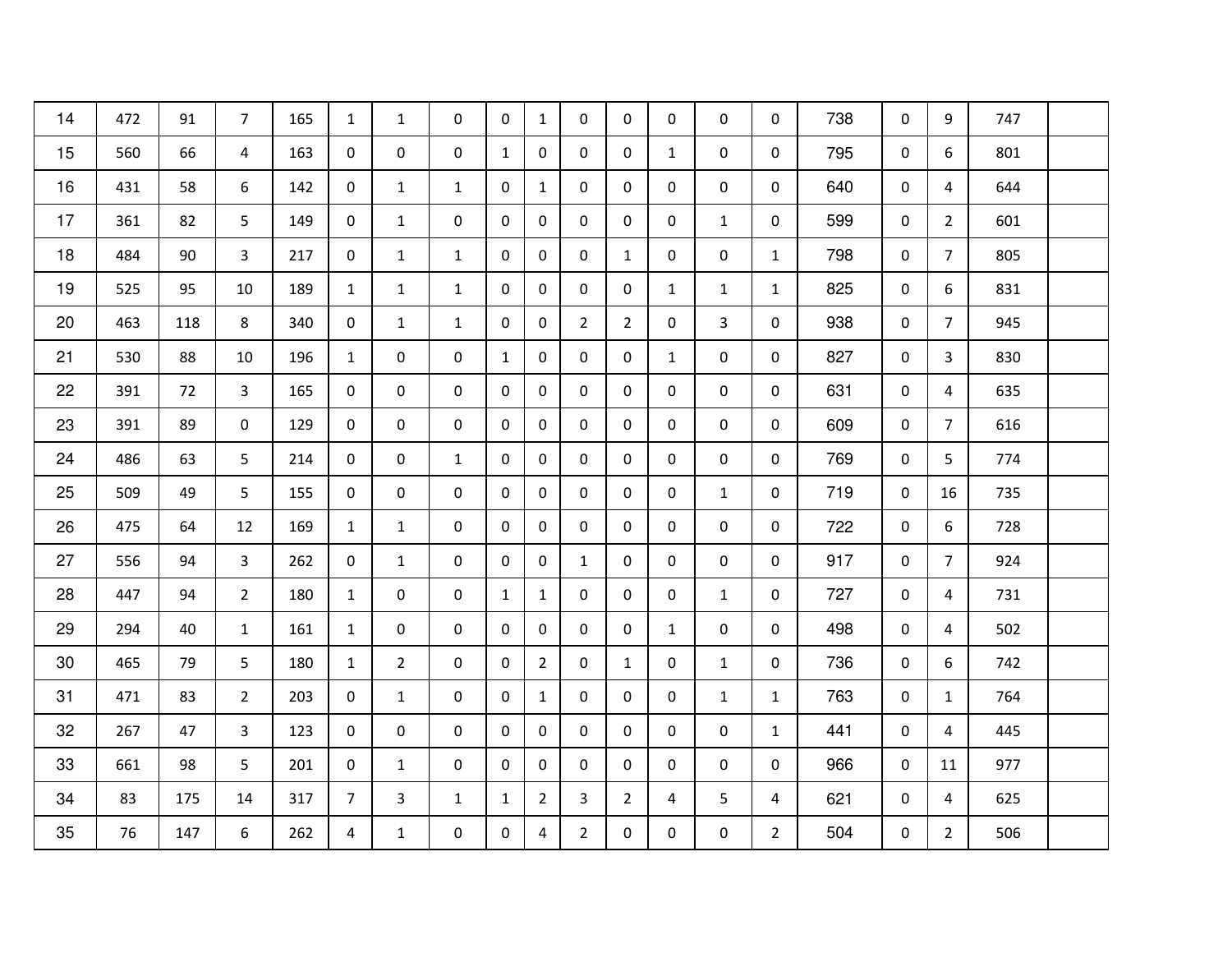| 35 A | 45  | 121 | 8               | 242 | 4              | 1                | $\mathbf{1}$ | 0            | 1              | $\Omega$       | 4                | $\overline{2}$ | 0              | $\Omega$         | 429  | $\Omega$     | $\Omega$       | 429  |              |
|------|-----|-----|-----------------|-----|----------------|------------------|--------------|--------------|----------------|----------------|------------------|----------------|----------------|------------------|------|--------------|----------------|------|--------------|
| 36   | 371 | 84  | 4               | 174 | $\mathbf{1}$   | $\mathbf{1}$     | 0            | 0            | 2              | 0              | $\mathbf 0$      | $\mathbf 0$    | $\mathbf{1}$   | 0                | 638  | 0            | 4              | 642  |              |
| 37   | 490 | 73  | 3               | 237 | $\mathbf 0$    | 0                | 0            | $\Omega$     | $\Omega$       | $\Omega$       | $\mathbf 0$      | $\Omega$       | 0              | $\mathbf 0$      | 803  | $\Omega$     | $\overline{7}$ | 810  |              |
| 38   | 585 | 121 | $2^{\circ}$     | 282 | $\mathbf{1}$   | $\mathbf{1}$     | $\mathbf{1}$ | 0            | $\mathbf{1}$   | $\mathbf{1}$   | $\mathbf 0$      | $\mathbf{1}$   | $\mathbf{1}$   | 0                | 997  | $\Omega$     | 10             | 1007 |              |
| 39   | 379 | 115 | 11              | 214 | $\mathbf 0$    | 0                | 0            | 0            | $\mathbf 0$    | 0              | 0                | 0              | 0              | 0                | 719  | 0            | 11             | 730  |              |
| 40   | 286 | 86  | $\mathbf{3}$    | 164 | 0              | $\overline{2}$   | $\mathbf{1}$ | 0            | 0              | 0              | 0                | $\mathbf{0}$   | 0              | 0                | 542  | 0            | 5              | 547  |              |
| 41   | 526 | 95  | 3               | 181 | 0              | $\mathbf 0$      | $\Omega$     | $\Omega$     | $\mathbf 0$    | $\Omega$       | 0                | 0              | 0              | $\mathbf{1}$     | 806  | $\Omega$     | 11             | 817  |              |
| 42   | 358 | 66  | 5               | 171 | $\Omega$       | $\mathbf{1}$     | $\Omega$     | $\Omega$     | $\mathbf{0}$   | $\Omega$       | $\Omega$         | $\Omega$       | $\Omega$       | $\mathbf 0$      | 601  | $\mathbf 0$  | 5              | 606  |              |
| 43   | 386 | 70  | 4               | 179 | $\mathbf{1}$   | 0                | 0            | $\Omega$     | 1              | $\overline{2}$ | $\mathbf{1}$     | 0              | 0              | 0                | 644  | $\Omega$     | 10             | 654  |              |
| 44   | 281 | 85  | 6               | 171 | $\mathbf{1}$   | 0                | 0            | 0            | 0              | $\mathbf{1}$   | 0                | $\mathbf 0$    | $\mathbf{1}$   | $\mathbf 0$      | 546  | 0            | $\overline{7}$ | 553  | $\mathbf{1}$ |
| 45   | 445 | 74  | 10              | 190 | $\mathbf{1}$   | $\mathbf 0$      | $\mathbf 0$  | $\mathbf{1}$ | $\mathbf 0$    | $\mathbf{1}$   | $\mathbf{1}$     | $\mathbf{1}$   | 0              | $\mathbf 0$      | 724  | $\mathbf 0$  | 9              | 733  |              |
| 46   | 233 | 43  | $\mathbf{1}$    | 135 | $\mathbf 0$    | $\mathbf 0$      | $\mathbf{0}$ | 0            | 1              | 0              | 0                | $\mathbf{1}$   | 0              | 0                | 414  | 0            | $\overline{2}$ | 416  |              |
| 47   | 603 | 67  | 5 <sub>5</sub>  | 285 | $\mathbf{1}$   | $\mathbf{1}$     | 0            | $\mathbf{1}$ | 5              | $\overline{2}$ | 0                | 0              | $\overline{2}$ | $\mathbf{1}$     | 973  | $\mathbf{0}$ | 4              | 977  |              |
| 48   | 326 | 63  | 8               | 290 | $\mathbf{1}$   | $\Omega$         | $\Omega$     | $\Omega$     | 1              | $\mathbf{0}$   | 0                | $\overline{2}$ | $2^{\circ}$    | 0                | 693  | $\mathbf{0}$ | $\overline{2}$ | 695  |              |
| 49   | 575 | 140 | $\mathbf{3}$    | 391 | $\mathbf{1}$   | $\mathbf{1}$     | 0            | 0            | 1              | 0              | $\overline{2}$   | 3              | $2^{\circ}$    | $\mathbf{1}$     | 1120 | 0            | 3              | 1123 |              |
| 50   | 582 | 57  | $\overline{4}$  | 181 | $\mathbf{1}$   | $\boldsymbol{0}$ | $\mathbf{1}$ | 0            | 0              | $\mathbf{1}$   | $\boldsymbol{0}$ | 0              | 0              | $\boldsymbol{0}$ | 827  | $\pmb{0}$    | 3              | 830  |              |
| 51   | 305 | 20  | 0               | 73  | $\mathbf 0$    | $\Omega$         | $\mathbf{0}$ | 0            | $\mathbf{1}$   | 0              | 0                | $\mathbf 0$    | 0              | 0                | 399  | $\mathbf{0}$ | $\mathbf{1}$   | 400  |              |
| 52   | 601 | 72  | 23              | 333 | $\mathbf 0$    | $\mathbf{1}$     | 0            | 0            | 11             | 3              | $\overline{2}$   | $\mathbf{1}$   | 4              | 0                | 1051 | $\Omega$     | 4              | 1055 |              |
| 53   | 112 | 228 | 11              | 465 | 4              | $\overline{2}$   | 0            | $\mathbf{1}$ | 3              | 5              | $\mathbf{1}$     | 4              | 6              | 5                | 847  | $\Omega$     | 5              | 852  |              |
| 54   | 95  | 156 | $7\overline{ }$ | 326 | $\overline{2}$ | $\mathbf{1}$     | $\mathbf{0}$ | 0            | 0              | 5              | $\overline{2}$   | 3              | 6              | $\mathbf{1}$     | 604  | 0            | $\mathbf{1}$   | 605  |              |
| 55   | 273 | 139 | 9               | 626 | $\mathbf{1}$   | 3                | $\mathbf{1}$ | $\mathbf{1}$ | $\overline{2}$ | $\mathbf{1}$   | 0                | $\mathbf{1}$   | 3              | 4                | 1064 | 0            | 5              | 1069 |              |
| 56   | 235 | 111 | 7 <sup>7</sup>  | 256 | 0              | $\mathbf 0$      | 0            | 0            | 0              | 0              | 0                | $\overline{2}$ | $\overline{2}$ | 0                | 613  | 0            | 5              | 618  |              |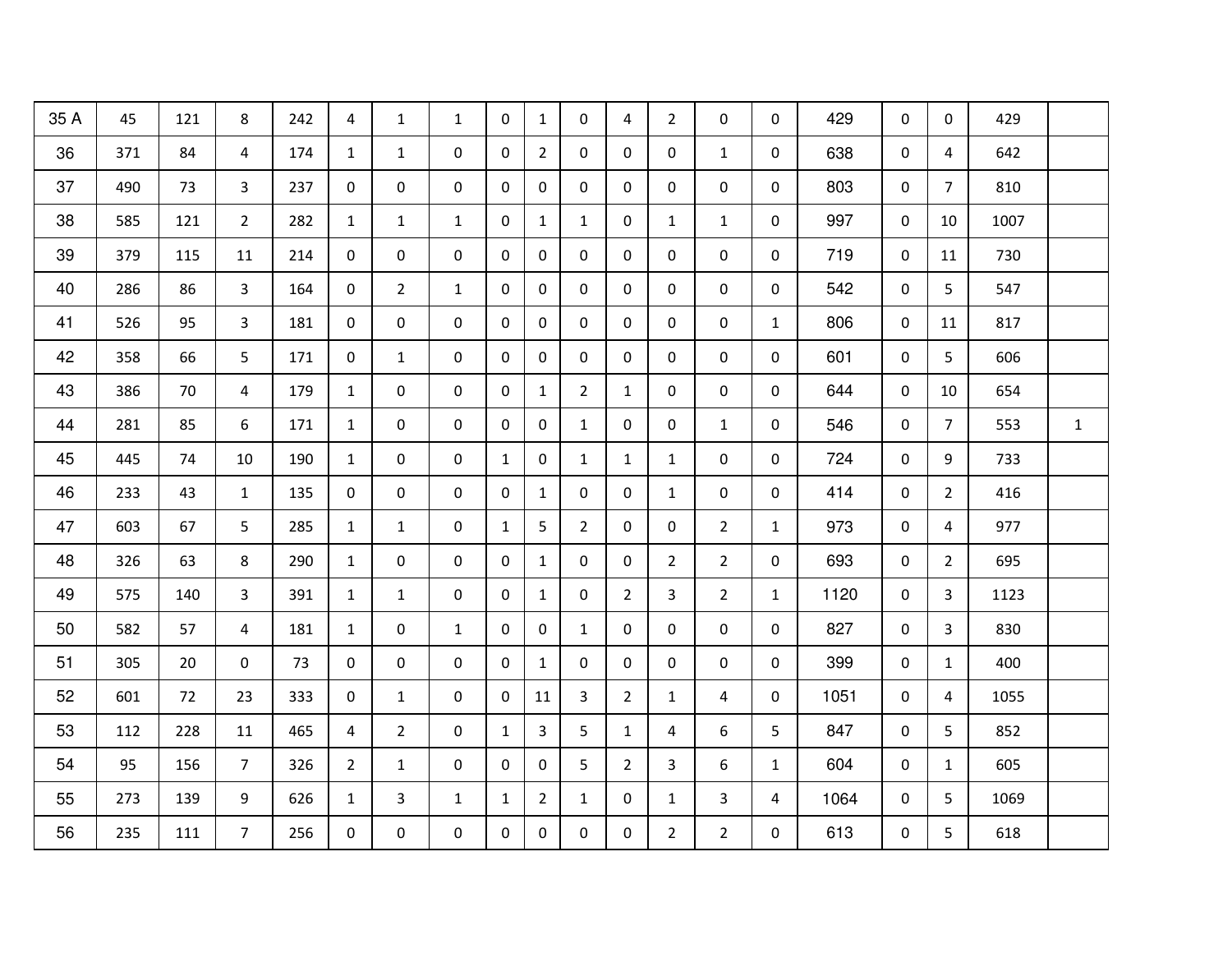| 57   | 183 | 103 | 17          | 297 | 0              | $\mathbf{0}$   | $\mathbf{1}$   | $\Omega$       | 0            | $\mathbf{1}$   | $\overline{2}$ | $\mathbf 0$    | $\mathbf{1}$   | $\Omega$       | 605  | $\mathbf{0}$ | $\Omega$       | 605  |  |
|------|-----|-----|-------------|-----|----------------|----------------|----------------|----------------|--------------|----------------|----------------|----------------|----------------|----------------|------|--------------|----------------|------|--|
| 58   | 282 | 118 | 13          | 607 | $\overline{2}$ | $\mathbf 0$    | 0              | 0              | 1            | $\overline{2}$ | 2              | $\mathbf{0}$   | 0              | 1              | 1028 | $\mathbf 0$  | 5              | 1033 |  |
| 59   | 90  | 155 | $2^{\circ}$ | 144 | 0              | $\mathbf{0}$   | $\Omega$       | $\Omega$       | $\Omega$     | $\Omega$       | 0              | $\Omega$       | $\mathbf{1}$   | $\mathbf{1}$   | 393  | $\mathbf 0$  | $\overline{2}$ | 395  |  |
| 60   | 255 | 105 | 14          | 396 | 0              | $\mathbf{1}$   | $\mathbf{1}$   | $\mathbf{1}$   | $\mathbf{1}$ | $\mathbf{1}$   | 0              | $\mathbf{1}$   | $\mathbf{1}$   | 3              | 780  | $\Omega$     | $\overline{2}$ | 782  |  |
| 61   | 389 | 146 | 16          | 604 | $\mathbf{1}$   | 3              | 0              | 0              | $\mathbf{1}$ | $\overline{2}$ | $\mathbf{1}$   | 5              | 4              | $\overline{2}$ | 1174 | 0            | $\mathbf{1}$   | 1175 |  |
| 62   | 238 | 68  | 8           | 225 | $\overline{2}$ | $\mathbf{1}$   | 0              | 0              | 0            | 0              | 0              | 1              | $\overline{2}$ | 0              | 545  | $\mathbf 0$  | 2              | 547  |  |
| 63   | 203 | 57  | 13          | 308 | $2^{\circ}$    | $\mathbf{1}$   | $\Omega$       | $\Omega$       | $\mathbf 0$  | $\mathbf{1}$   | 3              | $\overline{2}$ | $\mathbf{1}$   | $\mathbf{1}$   | 592  | $\Omega$     | 6              | 598  |  |
| 64   | 313 | 145 | 10          | 577 | $\overline{2}$ | $\overline{2}$ | $\Omega$       | $\Omega$       | $\Omega$     | 3              | $\mathbf{1}$   | $\overline{2}$ | 3              | 3              | 1061 | $\Omega$     | 8              | 1069 |  |
| 65   | 118 | 71  | 13          | 253 | 0              | $\mathbf{1}$   | $\Omega$       | $\Omega$       | 0            | $\Omega$       | 0              | $\mathbf{1}$   | $\mathbf{1}$   | 0              | 458  | $\pmb{0}$    | 1              | 459  |  |
| 66   | 199 | 56  | 29          | 440 | 0              | $\mathbf 0$    | 0              | 0              | 1            | $\mathbf{1}$   | 0              | 3              | $\overline{2}$ | 0              | 731  | 0            | $\overline{7}$ | 738  |  |
| 67   | 321 | 229 | 16          | 553 | 4              | 4              | $\Omega$       | $\mathbf{1}$   | 2            | 4              | 3              | 4              | $\mathbf{1}$   | 5              | 1147 | $\mathbf{0}$ | 6              | 1153 |  |
| 68   | 179 | 145 | 5           | 433 | 0              | $\mathbf{1}$   | $\overline{2}$ | $\mathbf{1}$   | 1            | $\mathbf{1}$   | 0              | 3              | 3              | 0              | 774  | $\mathbf 0$  | 2              | 776  |  |
| 69   | 323 | 230 | 30          | 482 | 0              | $\mathbf{1}$   | $\mathbf{1}$   | $\mathbf{1}$   | 1            | $\mathbf{1}$   | 0              | 5              | $\overline{2}$ | $\mathbf{1}$   | 1078 | 0            | $\overline{7}$ | 1085 |  |
| 70   | 230 | 156 | 14          | 567 | $\overline{2}$ | $\overline{2}$ | $\Omega$       | $\mathbf{1}$   | 1            | $\mathbf{1}$   | 3              | $\overline{2}$ | 6              | 1              | 986  | $\Omega$     | 4              | 990  |  |
| 71   | 179 | 132 | 12          | 569 | $\mathbf{1}$   | 4              | 0              | 0              | $\mathbf 0$  | 3              | 0              | $\mathbf{1}$   | 6              | 0              | 907  | 0            | 12             | 919  |  |
| 72   | 236 | 125 | 34          | 384 | 4              | $\mathbf{1}$   | 0              | 0              | 0            | $\overline{2}$ | 0              | 0              | $\mathbf{1}$   | $\mathbf{1}$   | 788  | $\pmb{0}$    | $\overline{2}$ | 790  |  |
| 73   | 335 | 188 | 34          | 477 | $\mathbf{1}$   | 4              | 1              | $\mathbf{1}$   | 1            | $\mathbf{1}$   | 1              | $\mathbf{1}$   | $\overline{2}$ | 2              | 1049 | $\Omega$     | 8              | 1057 |  |
| 74   | 167 | 110 | 8           | 257 | $\mathbf 0$    | $\mathbf{1}$   | 0              | $\overline{2}$ | 1            | 0              | 0              | 0              | 3              | $\mathbf{1}$   | 550  | 0            | 3              | 553  |  |
| 74-A | 183 | 121 | 6           | 219 | $\Omega$       | $\mathbf 0$    | $\mathbf{1}$   | $\Omega$       | 1            | $\Omega$       | $\Omega$       | $\Omega$       | $\mathbf{1}$   | 0              | 532  | $\mathbf{0}$ | 5              | 537  |  |
| 75   | 237 | 181 | 16          | 327 | $\overline{2}$ | $\overline{2}$ | 0              | 0              | 0            | 0              | 0              | $\mathbf{1}$   | 4              | 4              | 774  | $\pmb{0}$    | 8              | 782  |  |
| 76   | 236 | 173 | 51          | 570 | $\overline{2}$ | 3              | $\mathbf{1}$   | 0              | $\mathbf 0$  | 0              | 0              | $\mathbf{1}$   | 3              | 3              | 1043 | 0            | 4              | 1047 |  |
| 77   | 243 | 143 | 38          | 467 | 3              | $\overline{2}$ | $\overline{2}$ | 1              | 0            | $\overline{2}$ | 1              | 5              | $\overline{3}$ | $\overline{2}$ | 912  | 0            | 6              | 918  |  |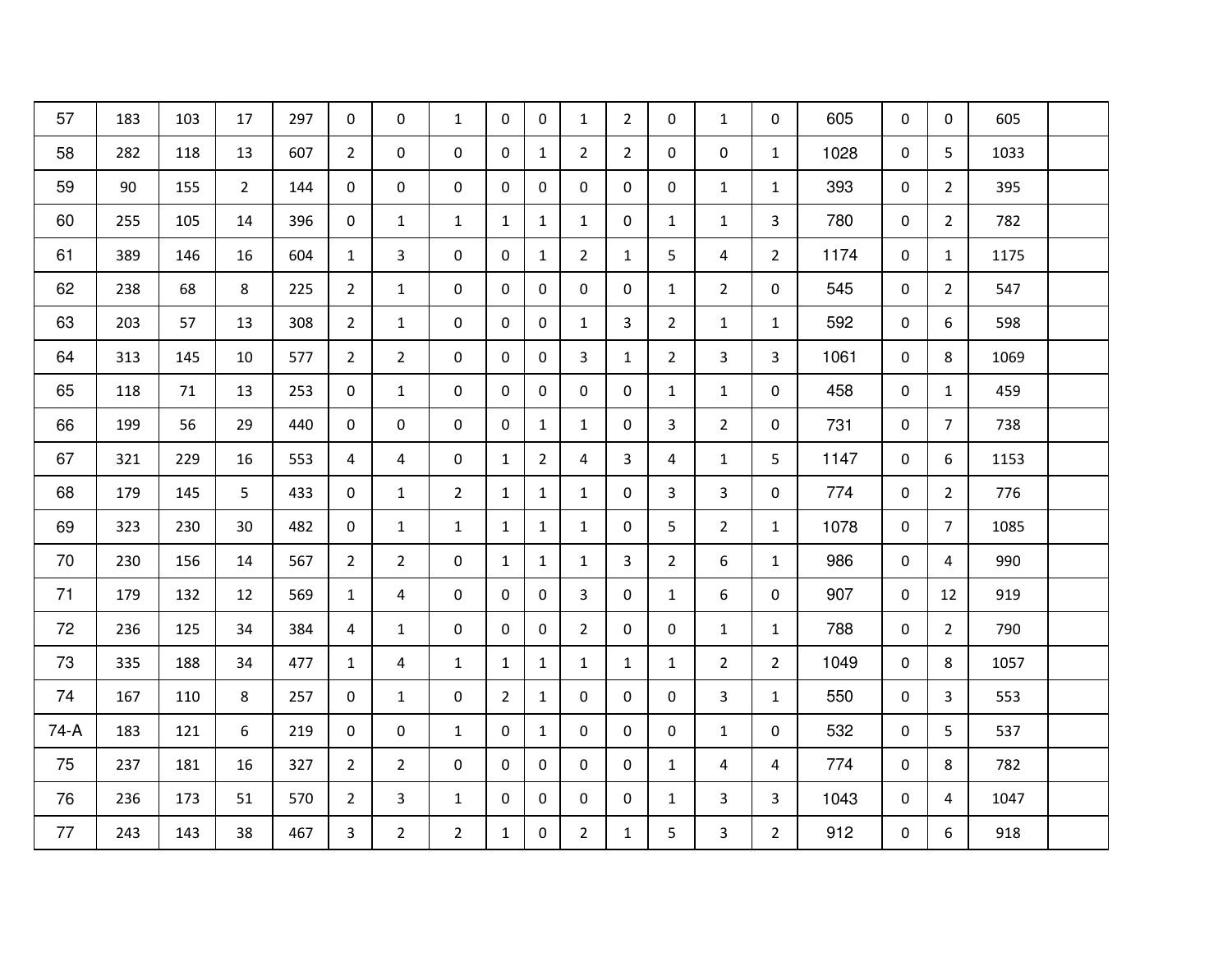| 78 | 238 | 146 | 18              | 527 | $\mathbf{1}$   | 1              | $\mathbf{1}$   | 0                     | 1              | $\mathbf{1}$   | $\overline{2}$ | $\mathbf{1}$   | $\mathbf{1}$   | $\mathbf{1}$   | 939  | $\Omega$     | 5              | 944  |  |
|----|-----|-----|-----------------|-----|----------------|----------------|----------------|-----------------------|----------------|----------------|----------------|----------------|----------------|----------------|------|--------------|----------------|------|--|
| 79 | 131 | 81  | 27              | 241 | 0              | $\mathbf 0$    | $\overline{2}$ | $\mathbf{1}$          | 0              | 0              | 0              | 0              | $\mathbf{1}$   | $\overline{2}$ | 486  | $\mathbf 0$  | $\overline{2}$ | 488  |  |
| 80 | 187 | 149 | 42              | 386 | $\mathbf{1}$   | $\mathbf{1}$   | 0              | 0                     | 0              | 3              | $\mathbf{1}$   | $\mathbf{1}$   | $\overline{2}$ | $\mathbf{1}$   | 774  | $\mathbf 0$  | $\overline{2}$ | 776  |  |
| 81 | 266 | 136 | 37              | 584 | $\overline{2}$ | $\overline{2}$ | $\mathbf{1}$   | $\mathbf 0$           | $\mathbf{1}$   | 6              | 0              | 0              | 3              | 3              | 1041 | 0            | $\overline{7}$ | 1048 |  |
| 82 | 193 | 89  | 19              | 384 | 3              | 0              | $\mathbf{1}$   | 0                     | $\overline{2}$ | 4              | 4              | $\mathbf{1}$   | 3              | 3              | 706  | $\mathbf 0$  | 9              | 715  |  |
| 83 | 127 | 84  | 3               | 278 | $\overline{2}$ | 1              | 0              | 0                     | 0              | 0              | 0              | $\overline{2}$ | $\mathbf{1}$   | 1              | 499  | 0            | 6              | 505  |  |
| 84 | 254 | 153 | 14              | 505 | 3              | $\overline{2}$ | $\Omega$       | 0                     | 1              | $\overline{2}$ | $\mathbf{1}$   | $\mathbf{1}$   | $\overline{2}$ | 0              | 938  | 0            | 3              | 941  |  |
| 85 | 254 | 77  | $\overline{3}$  | 342 | $\mathbf{1}$   | $\mathbf{1}$   | $\Omega$       | $\Omega$              | $\mathbf{1}$   | $\mathbf{1}$   | $\mathbf{1}$   | 3              | 3              | $\overline{2}$ | 689  | $\mathbf 0$  | 3              | 692  |  |
| 86 | 210 | 203 | 5               | 347 | $\mathbf 0$    | 1              | 0              | 0                     | 1              | $\mathbf{1}$   | 1              | $\mathbf{1}$   | $\overline{2}$ | $\mathbf{1}$   | 773  | $\pmb{0}$    | $\overline{7}$ | 780  |  |
| 87 | 165 | 206 | $7\overline{ }$ | 259 | $\mathbf 0$    | $\mathbf{1}$   | 0              | 0                     | 0              | 0              | $\mathbf{1}$   | $\mathbf{1}$   | 0              | 0              | 640  | 0            | 4              | 644  |  |
| 88 | 259 | 204 | 11              | 302 | $\mathbf{1}$   | $\overline{2}$ | $\Omega$       | 0                     | $\mathbf{0}$   | $\mathbf{0}$   | $\Omega$       | $\mathbf 0$    | $\mathbf{1}$   | $\Omega$       | 780  | $\mathbf 0$  | 3              | 783  |  |
| 89 | 200 | 117 | 6               | 245 | $\mathbf{1}$   | 1              | 0              | $\mathbf 0$           | 0              | 0              | 0              | $\mathbf{1}$   | $\mathbf{1}$   | 0              | 572  | 0            | 4              | 576  |  |
| 90 | 306 | 278 | 9               | 342 | 5              | 5              | $\overline{2}$ | $\mathbf{2}^{\prime}$ | 0              | 0              | 0              | 0              | 3              | $\mathbf{1}$   | 953  | 0            | 9              | 962  |  |
| 91 | 307 | 154 | 15              | 466 | $\mathbf{1}$   | $\Omega$       | $\mathbf{0}$   | $\mathbf{0}$          | 1              | 0              | $\overline{2}$ | $\mathbf{1}$   | $\overline{2}$ | 3              | 952  | $\Omega$     | $\mathbf{1}$   | 953  |  |
| 92 | 333 | 150 | 10              | 428 | 0              | 1              | $\mathbf 0$    | $\mathbf{1}$          | 3              | 3              | 0              | $\overline{2}$ | $\overline{2}$ | $\overline{2}$ | 935  | 0            | $\mathbf{1}$   | 936  |  |
| 93 | 284 | 130 | 19              | 531 | 3              | 0              | $\mathbf 0$    | $\mathbf 0$           | $\mathbf{1}$   | $\mathbf{1}$   | $\mathbf{1}$   | $\mathbf{1}$   | 3              | $\mathbf{1}$   | 975  | $\pmb{0}$    | 5              | 980  |  |
| 94 | 245 | 191 | 22              | 538 | $\mathbf{1}$   | 1              | 0              | 1                     | 1              | 3              | $\mathbf{1}$   | 0              | 4              | 4              | 1012 | $\Omega$     | 4              | 1016 |  |
| 95 | 190 | 125 | 33              | 524 | $\mathbf{1}$   | $\overline{2}$ | 0              | 0                     | 1              | 3              | 0              | 0              | 3              | $\mathbf{1}$   | 883  | $\mathbf{0}$ | 4              | 887  |  |
| 96 | 190 | 84  | 34              | 418 | 3              | $\overline{2}$ | 0              | $\mathbf{1}$          | $\Omega$       | $\overline{2}$ | $\mathbf{1}$   | $\mathbf{1}$   | 3              | 0              | 739  | 0            | $\mathbf{1}$   | 740  |  |
| 97 | 360 | 150 | 16              | 364 | $\mathbf{1}$   | $\mathbf 0$    | $\mathbf 0$    | $\mathbf{1}$          | 0              | $\overline{2}$ | $\mathbf{1}$   | 0              | $\overline{2}$ | $\mathbf{1}$   | 898  | $\pmb{0}$    | 4              | 902  |  |
| 98 | 191 | 116 | 15              | 473 | 0              | 6              | $\mathbf{1}$   | $\mathbf{1}$          | $\mathbf{1}$   | 0              | 0              | $\overline{2}$ | 0              | 0              | 806  | $\mathbf 0$  | 6              | 812  |  |
| 99 | 201 | 153 | 31              | 493 | $\mathbf{1}$   | $\overline{2}$ | 0              | $\mathbf{1}$          | 1              | 0              | 3              | 0              | $\mathbf{1}$   | $\overline{2}$ | 889  | 0            | 6              | 895  |  |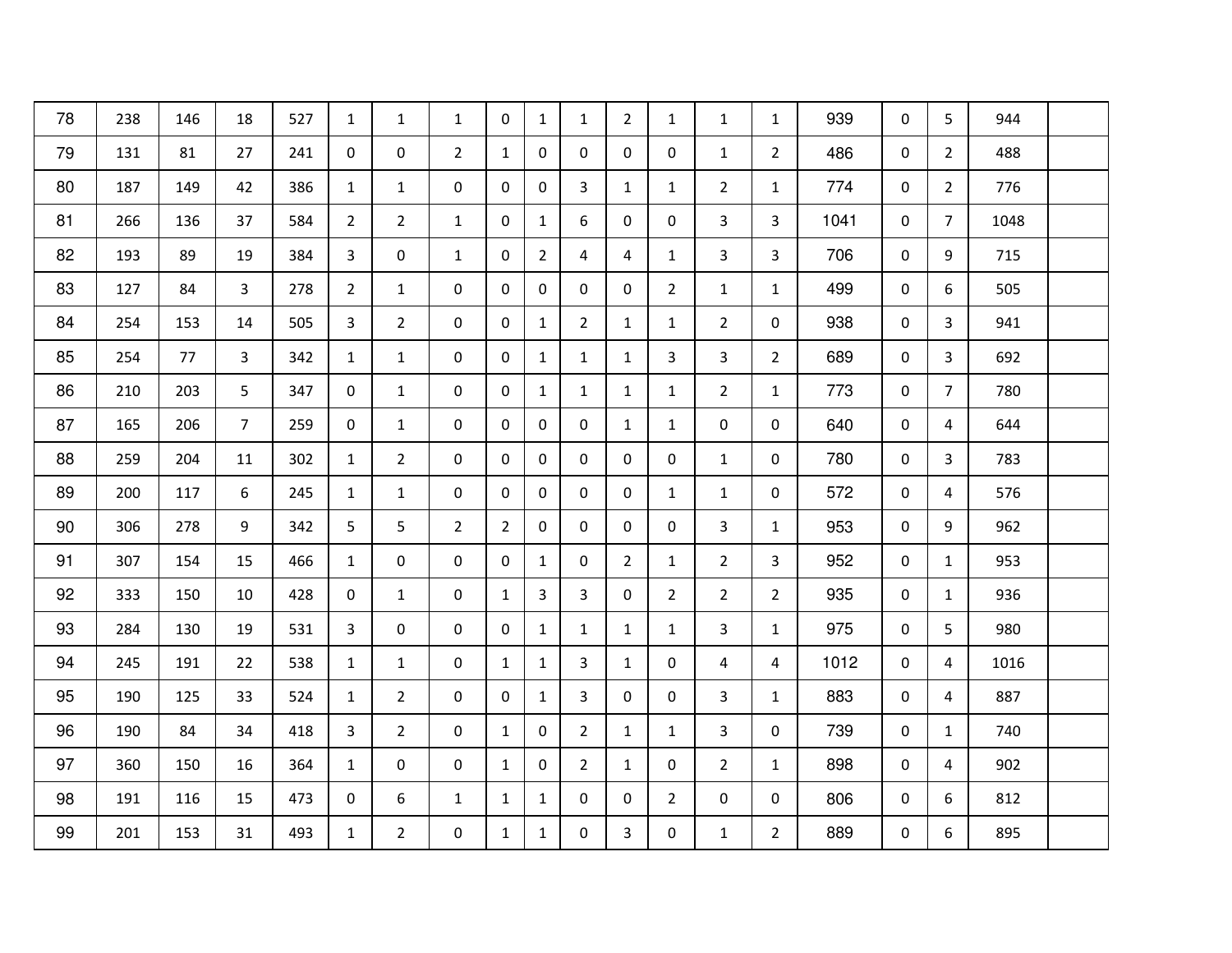| 100 | 266 | 170 | 19             | 471 | $\mathbf{1}$   | 3                | 0            | 0              | 1            | $\overline{2}$   | 0              | $\mathbf{1}$   | $\overline{2}$ | 3              | 939  | $\Omega$    | 4              | 943  |  |
|-----|-----|-----|----------------|-----|----------------|------------------|--------------|----------------|--------------|------------------|----------------|----------------|----------------|----------------|------|-------------|----------------|------|--|
| 101 | 257 | 174 | 40             | 627 | 4              | $\mathbf 0$      | 1            | 2              | 1            | 0                | 2              | 3              | 3              | 3              | 1117 | 0           | 6              | 1123 |  |
| 102 | 344 | 148 | 33             | 479 | 0              | 0                | 0            | $\mathbf{1}$   | 0            | 4                | $\overline{2}$ | 4              | 4              | 3              | 1022 | 0           | $\overline{7}$ | 1029 |  |
| 103 | 166 | 126 | 12             | 216 | $\Omega$       | $\mathbf{1}$     | $\mathbf{1}$ | $\mathbf{1}$   | $\Omega$     | 0                | $\mathbf{1}$   | $\Omega$       | $\mathbf{1}$   | $\mathbf{1}$   | 526  | $\Omega$    | 6              | 532  |  |
| 104 | 356 | 145 | 23             | 571 | $\overline{2}$ | $\mathbf{1}$     | $\mathbf{1}$ | 0              | 1            | 0                | 3              | $\mathbf 0$    | 6              | 4              | 1113 | $\pmb{0}$   | 12             | 1125 |  |
| 105 | 280 | 187 | 18             | 453 | $\overline{2}$ | 3                | 0            | 0              | 1            | $\mathbf{1}$     | 0              | 0              | 0              | $\mathbf{1}$   | 946  | 0           | 3              | 949  |  |
| 106 | 340 | 132 | 11             | 369 | 0              | $\overline{2}$   | 1            | $\mathbf 0$    | 0            | $\mathbf{1}$     | $\mathbf{1}$   | 0              | 3              | $\overline{2}$ | 862  | 0           | 8              | 870  |  |
| 107 | 470 | 189 | 16             | 344 | $\overline{2}$ | $\overline{2}$   | 0            | $\mathbf{1}$   | 1            | 0                | $\mathbf{1}$   | $\mathbf 0$    | $\overline{2}$ | 0              | 1028 | $\mathbf 0$ | 6              | 1034 |  |
| 108 | 314 | 241 | 24             | 412 | 3              | 0                | 1            | 0              | 1            | $\mathbf 0$      | 0              | 0              | $\mathbf{1}$   | 0              | 997  | 0           | 5              | 1002 |  |
| 109 | 397 | 241 | 12             | 443 | $\mathbf{1}$   | 5                | $\mathbf{1}$ | $\Omega$       | 0            | $\mathbf{1}$     | $\mathbf{1}$   | $\mathbf{1}$   | 0              | $\mathbf{1}$   | 1104 | 0           | 9              | 1113 |  |
| 110 | 190 | 151 | 5              | 329 | $\Omega$       | $\Omega$         | $\mathbf{1}$ | 0              | $\Omega$     | $\mathbf{1}$     | 3              | $\mathbf{1}$   | $\mathbf{1}$   | $\mathbf{1}$   | 683  | $\Omega$    | $\mathbf{1}$   | 684  |  |
| 111 | 349 | 187 | 27             | 378 | 0              | 4                | 0            | 0              | $1\,$        | 0                | $\overline{2}$ | 0              | $\mathbf{1}$   | 3              | 952  | $\pmb{0}$   | 8              | 960  |  |
| 112 | 114 | 124 | 8              | 194 | $\mathbf 0$    | $\boldsymbol{0}$ | 0            | $\mathbf{1}$   | 0            | $\mathbf{1}$     | 0              | $\mathbf 0$    | $\overline{2}$ | $\overline{2}$ | 446  | 0           | 6              | 452  |  |
| 113 | 320 | 210 | 11             | 437 | $\overline{2}$ | $\overline{2}$   | $\mathbf{1}$ | 0              | 0            | $\boldsymbol{0}$ | 0              | $\mathbf{1}$   | $\overline{2}$ | 2              | 988  | 0           | 6              | 994  |  |
| 114 | 31  | 94  | 5              | 85  | 0              | $\mathbf{1}$     | 0            | $\overline{2}$ | 0            | 0                | 0              | 0              | 0              | $\mathbf{1}$   | 219  | 0           | 1              | 220  |  |
| 115 | 340 | 197 | 11             | 509 | 4              | $\mathbf{1}$     | 0            | $\mathbf{1}$   | 0            | 0                | $\overline{2}$ | $\mathbf{1}$   | 4              | 0              | 1070 | 0           | 5              | 1075 |  |
| 116 | 326 | 188 | 26             | 454 | 0              | 4                | $\mathbf{1}$ | 0              | 0            | $\mathbf{1}$     | $\mathbf{1}$   | 3              | 3              | 3              | 1010 | $\Omega$    | 5              | 1015 |  |
| 117 | 222 | 109 | 11             | 381 | 0              | 3                | 0            | $\mathbf{1}$   | 1            | $\mathbf 0$      | 0              | $\mathbf{1}$   | $\mathbf{1}$   | $\overline{2}$ | 732  | 0           | 6              | 738  |  |
| 118 | 349 | 107 | 15             | 502 | $\overline{2}$ | 5                | $\mathbf{1}$ | 0              | 0            | $\overline{2}$   | 0              | $\overline{2}$ | $\overline{7}$ | 0              | 992  | 0           | 17             | 1009 |  |
| 119 | 278 | 144 | 6              | 367 | $\mathbf 0$    | $\overline{2}$   | 0            | $\mathbf{1}$   | $\mathbf{1}$ | $\mathbf{1}$     | $\mathbf{1}$   | $\overline{2}$ | 5              | $\overline{2}$ | 810  | 0           | 10             | 820  |  |
| 120 | 293 | 116 | $2^{\circ}$    | 280 | 0              | 0                | $\mathbf{1}$ | $\mathbf{1}$   | 0            | $\mathbf 0$      | $\mathbf{1}$   | $\mathbf{1}$   | $\mathbf{1}$   | $\mathbf{1}$   | 697  | $\mathbf 0$ | $\overline{7}$ | 704  |  |
| 121 | 361 | 93  | $\overline{7}$ | 417 | $\overline{2}$ | $\overline{2}$   | 0            | $\mathbf{1}$   | 0            | 1                | 0              | $\mathbf{1}$   | 3              | $\overline{2}$ | 890  | 0           | 7              | 897  |  |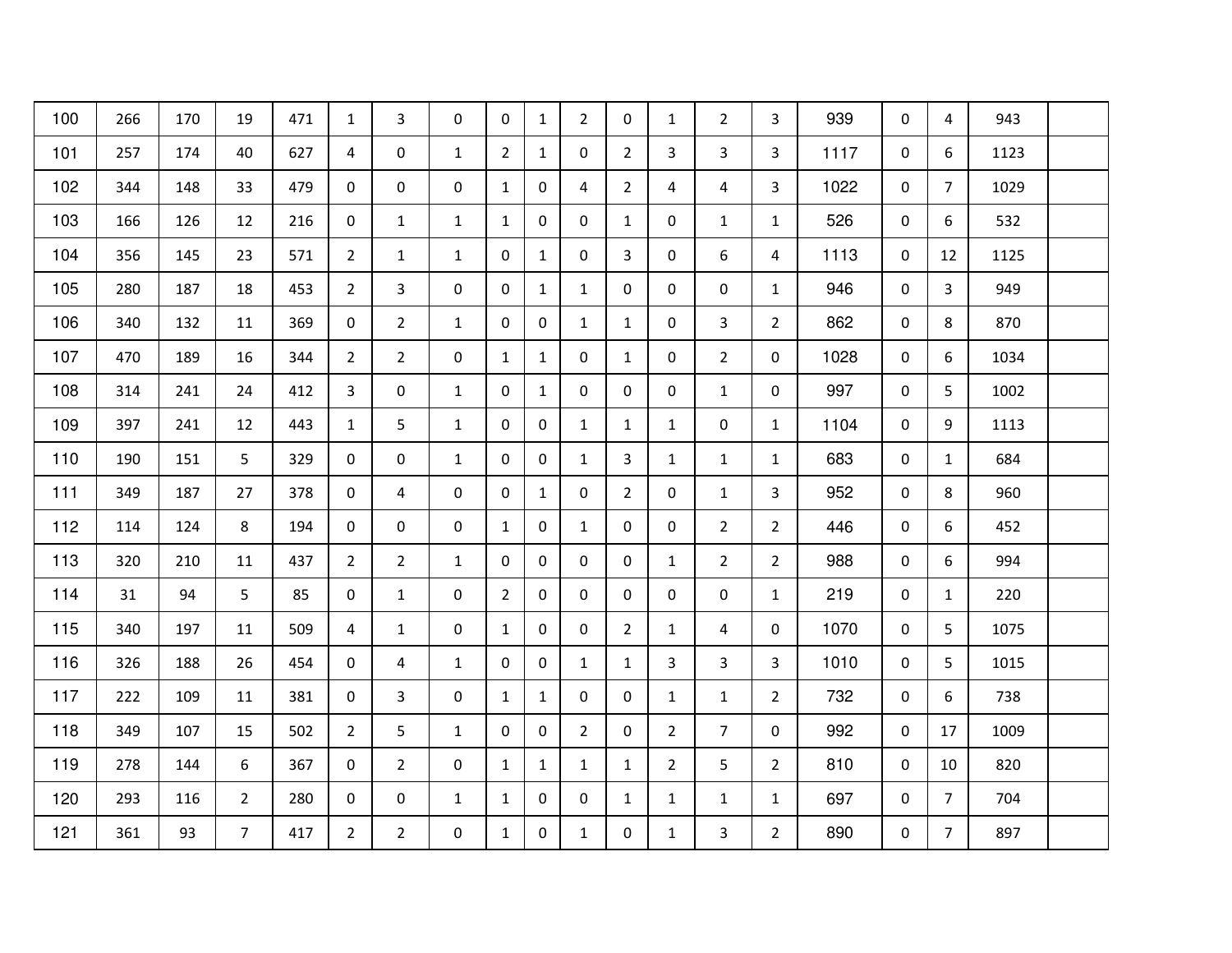| 122     | 261 | 95  | 19              | 254 | $\mathbf{1}$   | 0              | $\Omega$       | 0              | $\mathbf{1}$   | 3              | 0              | $\mathbf{1}$   | $\overline{2}$ | $\overline{2}$ | 639  | $\Omega$    | $\overline{2}$ | 641  |  |
|---------|-----|-----|-----------------|-----|----------------|----------------|----------------|----------------|----------------|----------------|----------------|----------------|----------------|----------------|------|-------------|----------------|------|--|
| $122-A$ | 153 | 77  | 4               | 236 | $\overline{2}$ | 5              | $\mathbf 0$    | $\Omega$       | 0              | $\mathbf{1}$   | $\mathbf{1}$   | 4              | $\overline{2}$ | $\overline{2}$ | 487  | 0           | 6              | 493  |  |
| 123     | 620 | 179 | 13              | 304 | $\mathbf{1}$   | $\Omega$       | $\Omega$       | $\mathbf{1}$   | 1              | 34             | 4              | $\mathbf{1}$   | 3              | 5              | 1166 | $\Omega$    | 8              | 1174 |  |
| 124     | 548 | 194 | $7\overline{ }$ | 257 | 0              | 4              | 1              | $\overline{2}$ | 3              | 30             | 3              | $\overline{2}$ | 4              | 2              | 1057 | 0           | 3              | 1060 |  |
| 125     | 461 | 126 | 10              | 260 | $\overline{2}$ | $\overline{2}$ | $\mathbf 0$    | 0              | 1              | 3              | $\mathbf{1}$   | 0              | $\mathbf{1}$   | $\mathbf{0}$   | 867  | 0           | 0              | 867  |  |
| 126     | 347 | 105 | $\overline{3}$  | 172 | 3              | 2              | 1              | 0              | $\Omega$       | 11             | $\mathbf{1}$   | 0              | $\overline{2}$ | $\Omega$       | 647  | $\Omega$    | 12             | 659  |  |
| 127     | 169 | 83  | 8               | 236 | $\Omega$       | $\overline{2}$ | $\Omega$       | 0              | 0              | 0              | $\mathbf{1}$   | $\mathbf{1}$   | $\overline{2}$ | $\Omega$       | 502  | $\Omega$    | $\mathbf{1}$   | 503  |  |
| 128     | 391 | 198 | 9               | 376 | 0              | 1              | 0              | 1              | 1              | $\mathbf{1}$   | 1              | $\overline{2}$ | $\mathbf{1}$   | 3              | 985  | 0           | 8              | 993  |  |
| 129     | 454 | 168 | 29              | 411 | $\overline{2}$ | $\mathbf{1}$   | $\mathbf 0$    | $\mathbf{1}$   | $\overline{2}$ | $\mathbf{1}$   | $\mathbf{1}$   | $\mathbf 0$    | $\overline{2}$ | 0              | 1072 | 0           | 4              | 1076 |  |
| 130     | 272 | 222 | 27              | 443 | $\overline{2}$ | 2              | $\Omega$       | 0              | 1              | $\overline{2}$ | 0              | 0              | 0              | 0              | 971  | $\Omega$    | 8              | 979  |  |
| 131     | 219 | 130 | 15              | 196 | $\mathbf{1}$   | $\mathbf{1}$   | $\mathbf{1}$   | $\mathbf{1}$   | 1              | $\mathbf{1}$   | 0              | $\mathbf{1}$   | $\mathbf{1}$   | $\mathbf 0$    | 568  | 0           | 9              | 577  |  |
| 132     | 237 | 116 | 80              | 344 | 0              | $\mathbf{1}$   | $\mathbf 0$    | $\overline{2}$ | 0              | 3              | 1              | $\overline{2}$ | $\mathbf{1}$   | 0              | 787  | 0           | $\overline{7}$ | 794  |  |
| 133     | 288 | 199 | 22              | 333 | $\mathbf{1}$   | 0              | $\mathbf 0$    | $\mathbf{1}$   | 0              | 0              | $\mathbf{1}$   | $\mathbf{1}$   | $\mathbf{1}$   | $\overline{2}$ | 849  | $\mathbf 0$ | $\overline{2}$ | 851  |  |
| 134     | 349 | 177 | 23              | 495 | $\mathbf{1}$   | 3              | 1              | 0              | 0              | $\mathbf{1}$   | 4              | $\mathbf{1}$   | 3              | 1              | 1059 | $\Omega$    | 4              | 1063 |  |
| 135     | 275 | 224 | 107             | 442 | 0              | 0              | $\mathbf 0$    | 0              | 0              | $\mathbf{1}$   | $\mathbf{1}$   | $\overline{2}$ | $\mathbf{1}$   | $\overline{2}$ | 1055 | 0           | 5              | 1060 |  |
| 136     | 315 | 180 | 18              | 385 | $\mathbf{1}$   | 2              | 1              | 0              | 1              | $\mathbf{1}$   | 1              | $\overline{2}$ | 4              | 1              | 912  | 0           | $\overline{7}$ | 919  |  |
| 137     | 392 | 116 | 8               | 454 | $\overline{2}$ | 0              | $\overline{2}$ | 0              | 0              | $\overline{2}$ | $\mathbf{1}$   | $\mathbf{1}$   | 4              | 0              | 982  | 0           | $\overline{2}$ | 984  |  |
| 138     | 403 | 166 | 23              | 469 | $\mathbf{1}$   | 2              | $\overline{2}$ | 0              | 0              | $\mathbf{1}$   | $\overline{2}$ | 0              | $\overline{2}$ | 0              | 1071 | 0           | 5              | 1076 |  |
| 139     | 216 | 121 | 14              | 241 | 3              | $\overline{2}$ | $\mathbf 0$    | 0              | 0              | $\mathbf{1}$   | 3              | $\mathbf{1}$   | 0              | $\mathbf{1}$   | 603  | 0           | 3              | 606  |  |
| 139-A   | 222 | 106 | 6               | 258 | 0              | 1              | 1              | 2              | 0              | 0              | $\mathbf{1}$   | 0              | 2              | 1              | 600  | 0           | 5              | 605  |  |
| 140     | 355 | 151 | 14              | 442 | $\mathbf{1}$   | 1              | $\mathbf 0$    | $\mathbf{1}$   | 0              | $\mathbf{1}$   | 0              | 0              | 0              | $\overline{2}$ | 968  | 0           | $\overline{2}$ | 970  |  |